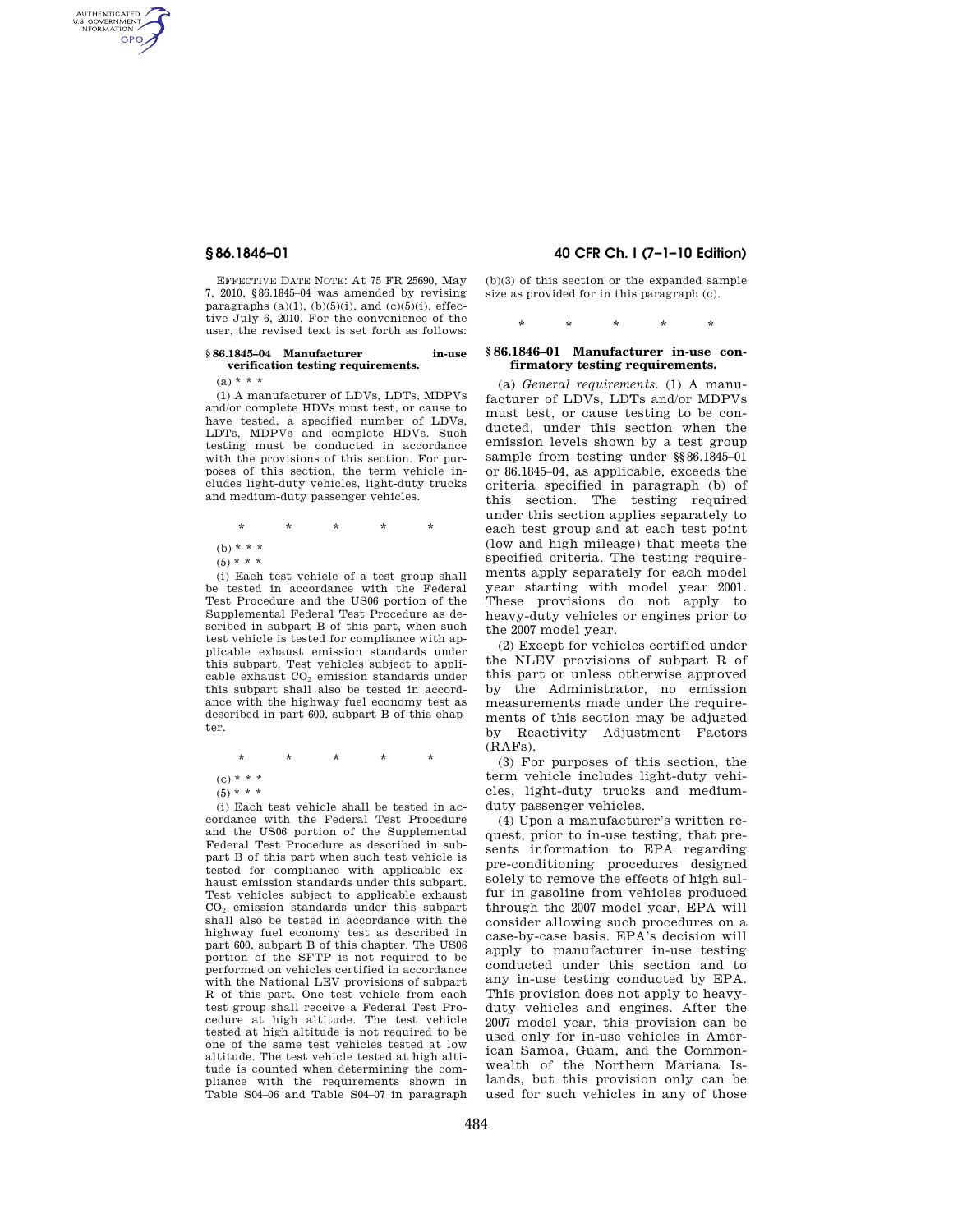# **Environmental Protection Agency § 86.1846–01**

locations if low sulfur gasoline is determined by the Administrator to be unavailable in that specific location.

(b) *Criteria for additional testing.* A manufacturer shall test a test group or a subset of a test group as described in paragraph (j) of this section when the results from testing conducted under §§86.1845–01 and 86.1845–04, as applicable, show mean emissions for that test group of any pollutant(s) to be equal to or greater than 1.30 times the applicable in-use standard and a failure rate, among the test group vehicles, for the corresponding pollutant(s) of fifty percent or greater.

(1) This requirement does not apply to Supplemental FTP testing conducted under §86.1845–04(b)(5)(i) or evaporative/refueling testing conducted under §86.1845–01 or §86.1845–04. Testing conducted at high altitude under the requirements of §§86.1845–01 and 86.1845–04 will be included in determining if a test group meets the criteria triggering testing required under this section.

(2) The vehicle tested under the re-<br>intervents of  $886\frac{1845-01(c)(2)}{c}$  or quirements of  $§86.1845-01(c)(2)$ §86.1845–04(c)(2) with a minimum odometer miles of 75% of useful life will not be included in determining if a test group meets the triggering criteria.

(3) The SFTP composite emission levels shall include the IUVP FTP emissions, the IUVP US06 emissions, and the values from the SC03 Air Conditioning EDV certification test (without DFs applied). The calculations shall be made using the equations prescribed in §86.164–01. If more than one set of certification SC03 data exists (due to running change testing or other reasons), the manufacturer shall choose the SC03 result to use in the calculation from among those data sets using good engineering judgment.

(c) *Useful life.* Vehicles tested under the provisions of this section must be within the useful life specified for the emission standards which were exceeded in the testing under §86.1845–01 or §86.1845–04, as applicable. Testing should be within the useful life specified, subject to sections  $207(c)(5)$  and (c)(6) of the Clean Air Act where applicable.

(d) *Number of test vehicles.* A manufacturer must test a minimum of ten vehicles of the test group or Agency-designated subset. A manufacturer may, at the manufacturer's discretion, test more than ten vehicles under this paragraph for a specific test group or Agency-designated subset. If a manufacturer chooses to test more than the required ten vehicles, all testing must be completed within the time designated in the testing completion requirements of §86.1846–01(g). Any vehicles which are eliminated from the sample either prior to or subsequent to testing, or any vehicles for which test results are determined to be void, must be replaced in order that the final sample of vehicles for which test results acceptable to the Agency are available equals a minimum of ten vehicles. A manufacturer may cease testing with a sample of five vehicles if the results of the first five vehicles tested show mean emissions for each pollutant to be less than 75.0 percent of the applicable standard, with no vehicles exceeding the applicable standard for any pollutant.

(e) *Emission testing.* Each test vehicle of a test group or Agency-designated subset shall be tested in accordance with the Federal Test Procedure and/or the Supplemental Federal Test Procedure (whichever of these tests performed under §86.1845–01 produces emission levels requiring testing under this section) as described in subpart B of this part, when such test vehicle is tested for compliance with applicable exhaust emission standards under this subpart.

(f) *Geographical limitations.* (1) Test groups or Agency-designated subsets certified to 50-state standards: For low altitude testing no more than 50 percent of the test vehicles may be procured from California. The test vehicles procured from the 49 state area must be procured from a location with a heating degree day 30 year annual average equal to or greater than 4000.

(2) Test groups or Agency-designated subsets certified to 49 state standards: For low-altitude testing all vehicles shall be procured from a location with a heating degree day 30 year annual average equal to or greater than 4000.

(3) Vehicles procured for high altitude testing may be procured from any